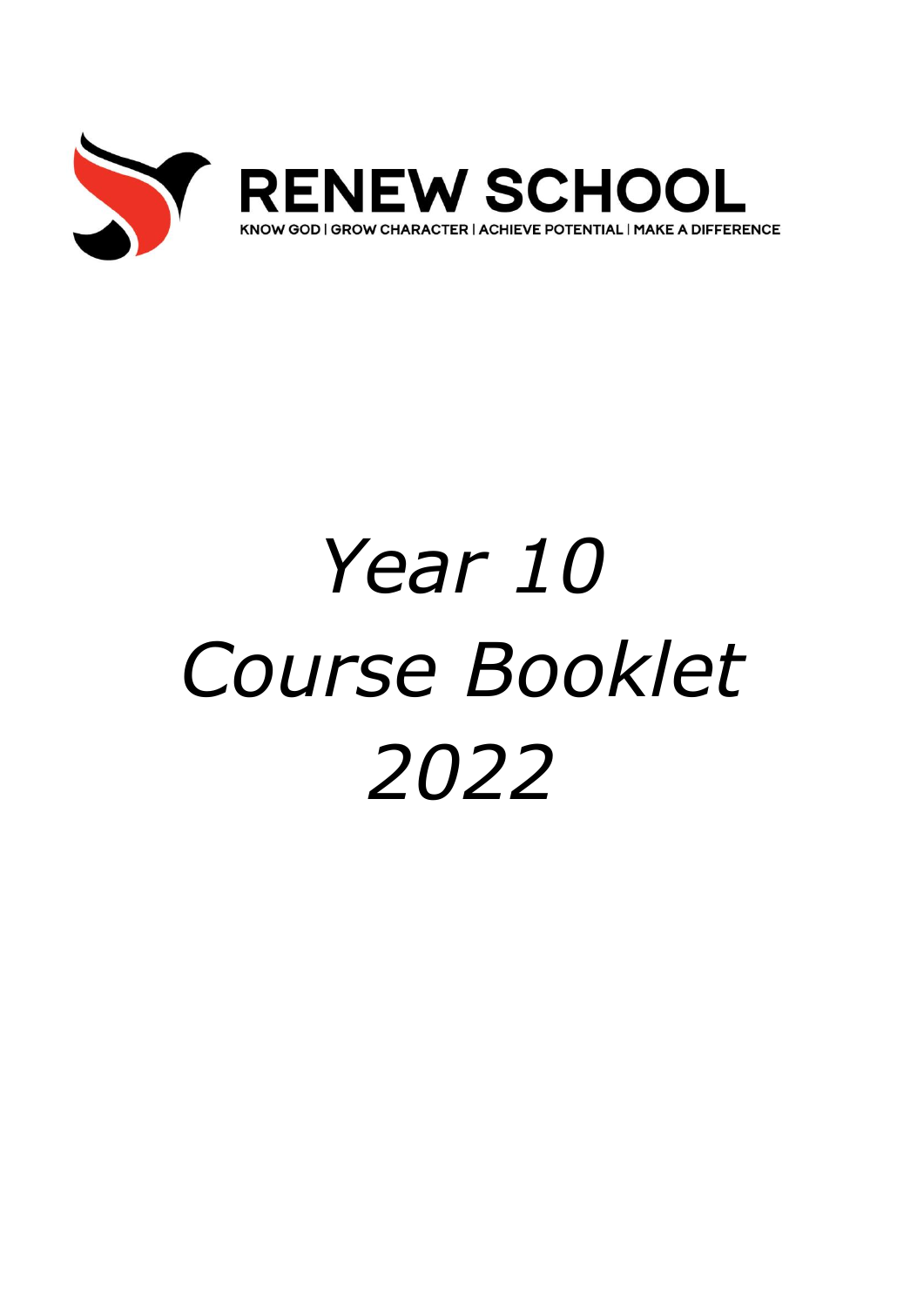## **Introduction**

Dear Parents and Students

This booklet is to assist students to make subject choices for 2022. It is important to read the introductory sections before filling out the subject choices on the option sheets.

Some courses require prior study to prepare students for that course. If parents have any questions, please feel free to come in and discuss these with the student's current form teacher, or with Mr Harris.

# **Choosing Options**

There are several considerations when choosing the options for any students.

- ➢ *Abilities. God has placed in each person gifts and abilities (1 Peter 4:10). None of us have been left out. One of the main reasons for those gifts and abilities is that we may more effectively fulfil His purpose concerning us here on the Earth.*
- ➢ *Interests. Interests can often be a trigger also to help determine our direction. If we have a strong interest in an area, we are more likely to do well in it. However, decisions based on interests need to be on the basis of genuine interest, not whether we like a particular teacher, or our friends are doing that subject.*
- ➢ *Occupation Choice. God has already set a plan out for our lives (Jeremiah 29:11). Sometimes we have a clear indication of what God wants us to do and sometimes we don't. Students can discuss this with the Careers Advisor. If a student doesn't have a clear indication of what God wants them to do, then they should try to keep the options open by not specialising too soon.*
- ➢ *Class Based subject. The advantage of having teacher led learning cannot be over emphasised; and this should influence student choice of subjects. Working on a subject through Te Kura can prove to be harder than many students anticipate.*
- ➢ *Training for employment. The subjects available at school are not designed to be 'job training'. You will get this in your post school years on the job or in tertiary training*

The courses that are available to students are outlined in this booklet for Year 10 students only. A flowchart of subjects is given so parents and students may see where courses lead and recommended pre-requisite courses.

Once parents and students have some indication of their **option choice**, then carefully indicate all the subjects that you are interested in.

Once the choice have been made, **fill out the option choice sheet and return it to the form teacher**.

Please Note the following:

- $\triangleright$  If there is an option that you have a strong desire to do that is not listed in the booklet, please come and talk to Mr Harris about it.
- ➢ Parents/students should not fear making wrong option choices. We serve a big God who is able to turn all things to good (Romans 8:28). Further, He has the power to open and close doors concerning your future. If He has destined for us to do something and we are walking close to Him, then He will make it happen (Revelation 3:7).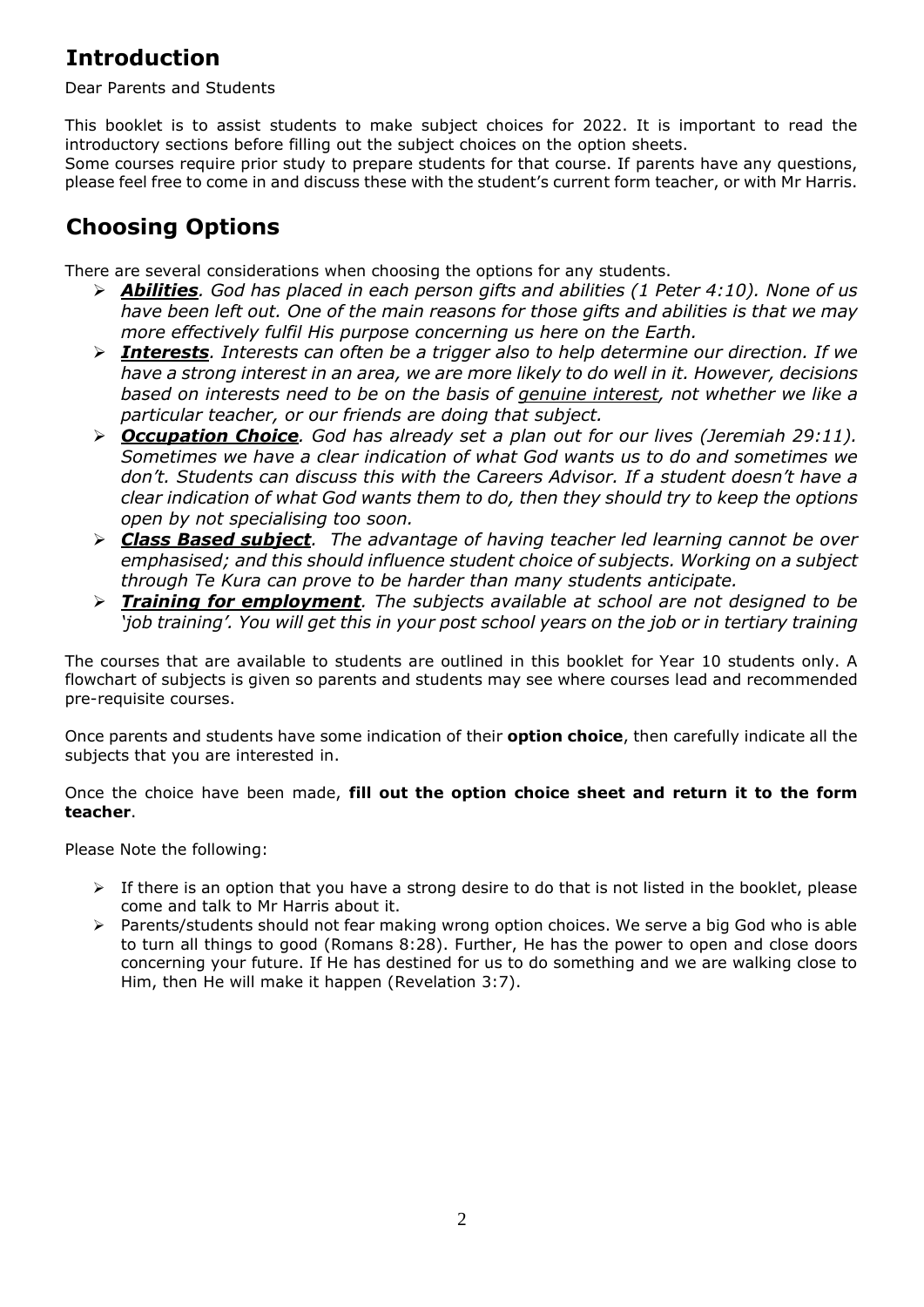# **Y10 Core and Option Subjects**

## *Core Subjects*

*All Year 10 students will be doing the following CORE subjects:*

*Biblical Studies*

*English*

*Mathematics*

*Science*

*Social Studies*

## *Arts – Performance Arts (Music/Drama) and Visual Arts*

Year 10 students will have the choice of **two** of Music, Drama and Visual Arts.

### *Health and Physical Education*

## *Toi Whakaari (Kapa Haka)*

Details of these courses are given in the section below:

# **Y10 Biblical Studies**

#### **Mode of Instruction: Class Based Subject**

Bible is a compulsory area of study at Renew School. Understanding of God and the Bible is crucial for young people to be successful in life. There is also an expectation that they will then become more effective in communicating the message of the Bible and Christianity to others. Students complete study through classroom teaching.

Year 9-10 is about laying foundations for success in Y11-13. All the material studied will become a platform for understanding needed in Years 11-13.

#### *Specific Topics include:*

- Overview of the Bible
- The Nature of God
- Introduction to Apologetics
- Reliability of Scripture

## **Y10 English**

#### **Mode of Instruction: Class Based Subject**

English is all about communication and emphasises the skills and processes which enable us to participate in a changing society as informed, confident, and responsible citizens. As Christians, our role is to communicate Biblical truth to the world. The Year 9 and 10 courses build on skills that have been learned in Primary School and prepare students for NCEA Level 1 English.

Students will cover Reading, Writing, Oral, and Visual Language in English.

Success in Y10 English will come through:

- Being able to communicate this understanding through mastering the nuts and bolts of spoken and written English.
- Gaining an understanding of written texts through continual reading and discussion
- Exploring visual and oral texts and how ideas are communicated through these mediums.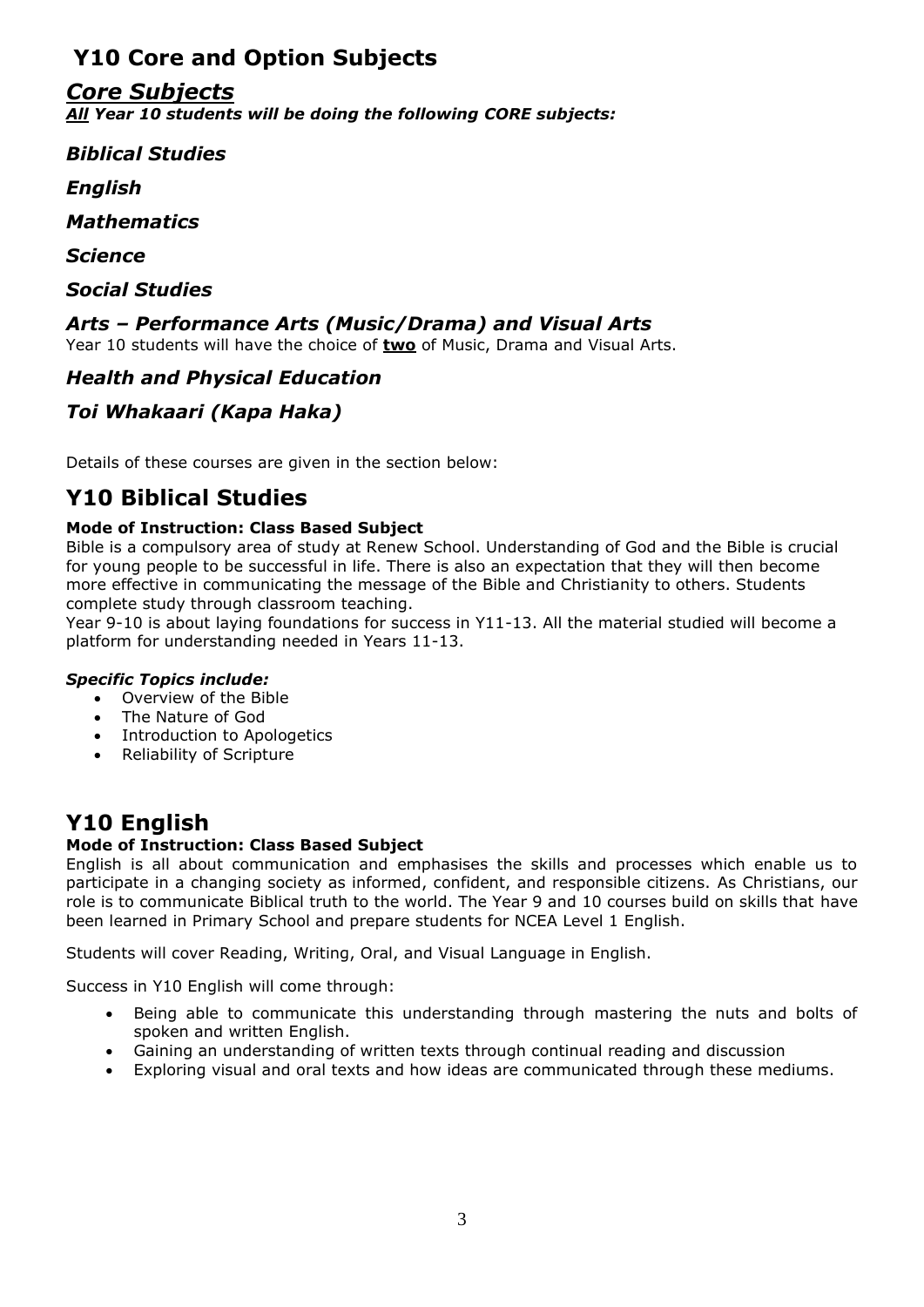# **Y10 Health and Physical Education**

#### **Mode of Instruction: Class Based Subject**

This course includes how to respond to the key life challenges teenagers are currently facing. Health and PE are integrated at some parts of the year such as the beginning, where students develop interpersonal skills such as communication, cooperation, encouragement, and leadership through the medium of sport.

At other times we split into separate health and PE topics. Key health concepts include: the four aspects of Hauora (wellbeing of the whole person). They are spiritual wellbeing, mental and emotional wellbeing, social wellbeing, and physical wellbeing. We go into these different areas of wellbeing by looking at: identity and purpose, friendships and relationships, peer pressure, and resilience. Throughout the year, students develop critical thinking skills by looking at stereotypes and comparing messages they are receiving from the world to what the bible says.

In PE the goal is to expose students to a range of Physical Activities while developing their wellbeing, life, and sporting skills. The hope is for students to develop potential interests and hobbies that they can pursue further outside of class time by joining school sports teams or community clubs. Opportunities for Education Outside the Classroom gives students the opportunity to participate in cooperative team activities, and other outdoor education opportunities. They can then pursue these hobbies more in their own time through their families or clubs such as girls brigade or boys brigade.

## **Y10 Mathematics**

#### **Mode of Instruction: Class Based Subject**

This course is designed to continue the preparation for NCEA Mathematics from previous years, by furthering the establishment of a good foundation in mathematical skills and knowledge upon which to build for higher development.

Topics covered will include:

- Number skills and knowledge developing more complex numerical skills and understanding.
- Algebra understandings and skills including the ability to form and solve linear equations.
- Measurement knowledge and skills including metric calculations along with calculations of perimeter, area and volume calculations.
- Geometrical understandings and knowledge including transformations, location and shape along with trigonometry and Pythagoras' Theorem.
- Statistics and probability understandings and skills including data collection and analysis.

## **Y10 Performance Arts**

#### **Mode of Instruction: Class Based Subject**

The Year 10 Arts course is built around the **Music and Drama** strands of the Arts curriculum. It reflects the Christian character of the school and is designed to equip and inspire students to be effective communicators of the Gospel.

Students will work in a variety of settings and contexts to:

- develop a positive attitude towards drama and music as a means of honouring God;
- develop and become confident in a range of skills;
- add to the community life of the school through assembly performances or productions and through being involved in the Arts in the wider community as participants or viewers;
- be inspired to creatively and effectively minister the power and love of Christ.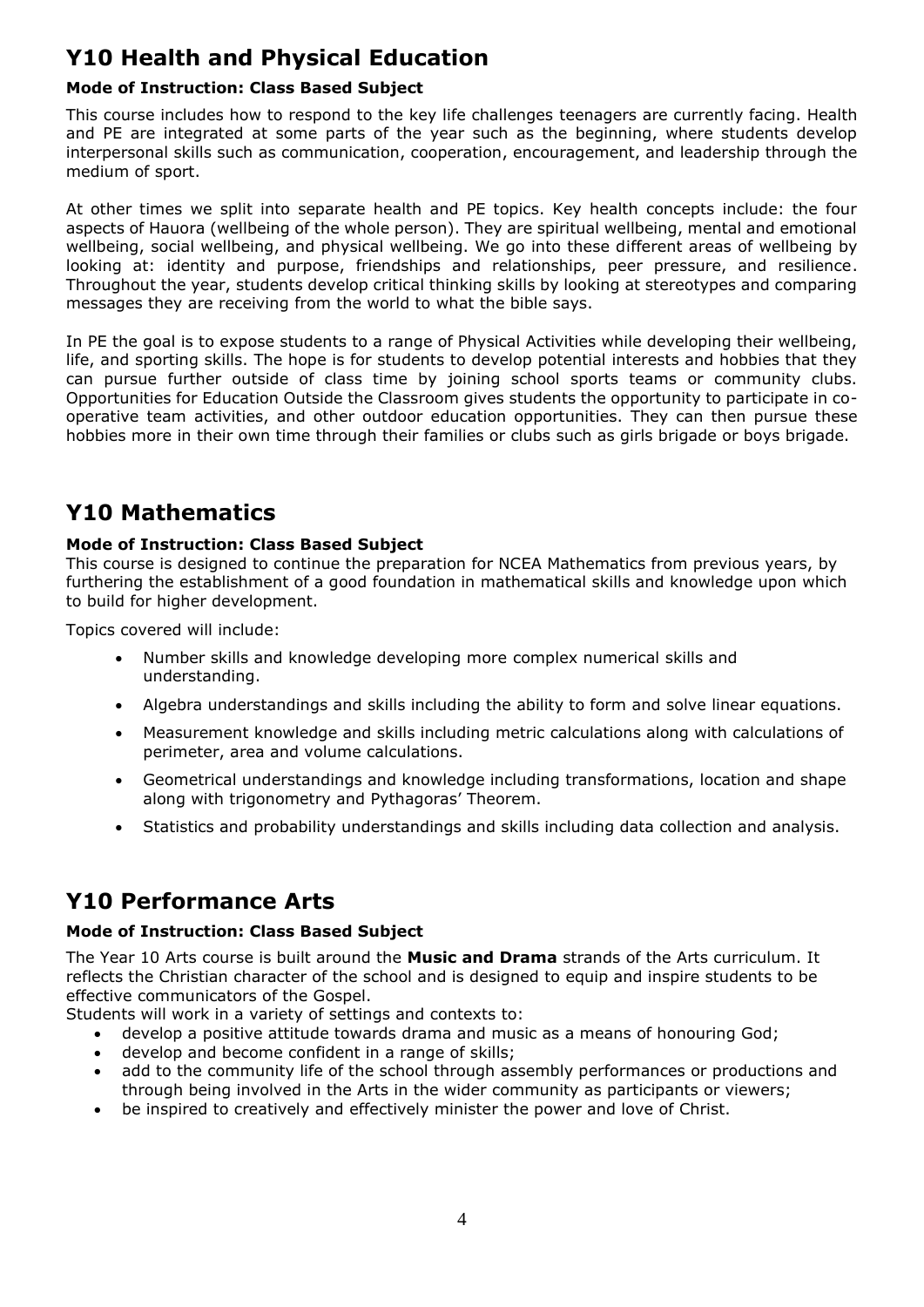# **Y10 Science**

#### **Mode of Instruction: Class Based Subject**

Science is a systematic process used to discover how the universe works and what it is made of.

Scientists interact with each other and with the wider world and as they try to validate new discoveries. Through inspiration, careful observation, and critical thinking, scientists discover, invent, adapt, combine, and apply ideas. Knowledge gained from scientific research finds its way into countless practical applications/technologies that benefit humankind.

This course is designed to help prepare students for future living through problem solving, decision making; and by establishing a good foundation in scientific knowledge and skills appropriate to proceed to NCEA Science Level 1. The vision for young people to become confident, connected, actively involved and lifelong learners is integral to the activities in science learning. Underlying Biblical concepts are included as a framework for a Christian understanding of the study of the created world and universe. Units will involve aspects of the key competencies, values and nature of science

The Year 10 Science course is taught as a series of units which cover the NZ Curriculum within the context of these topics: Working Scientifically, Astronomy, Chemical Reactions, Sport Science, Electricity, Ecology, Genetics and Reproduction, Earth Science, Everyday Chemistry

## **Y10 Social Studies**

#### **Mode of Instruction: Class Based Subject**

Social Studies in Junior High School provides an opportunity to learn about movements, events and people which have helped and continue to shape the modern world. A primary aim is to develop well informed citizens who treat others and God's planet in ways that honour Him. Critical thinking and a grasp of different perspectives are developed, while examining issues of national and international significance.

# **Y10 Toi Whakaari (Kapa Haka)**

#### **Mode of Instruction: Class Based Subject**

Toi Whakaari is a subject that encompasses a range of skills and values associated with Māori heritage. In all things Kingdom Culture will be represented first and foremost through Māori Performing Arts and our actions.

Activities could be simple, to localised history, learning haka, mau rākau drills, poi and waiata.

By using practical activities, it is hoped to keep interest high in the subject and keep writing and reading skills for later development in Years 11-13.

# **Y10 Visual Arts**

#### **Mode of Instruction: The Correspondence School supported learning**

This builds a foundation for further study in the visual arts and develops skills introduced in Year 9. It covers drawing, painting, design, sculpture and printmaking. There are also some computer activities students may do if they have the technology.

Details of this course can be found at: http://www.tekura.school.nz/subjects-and-courses/art/AR000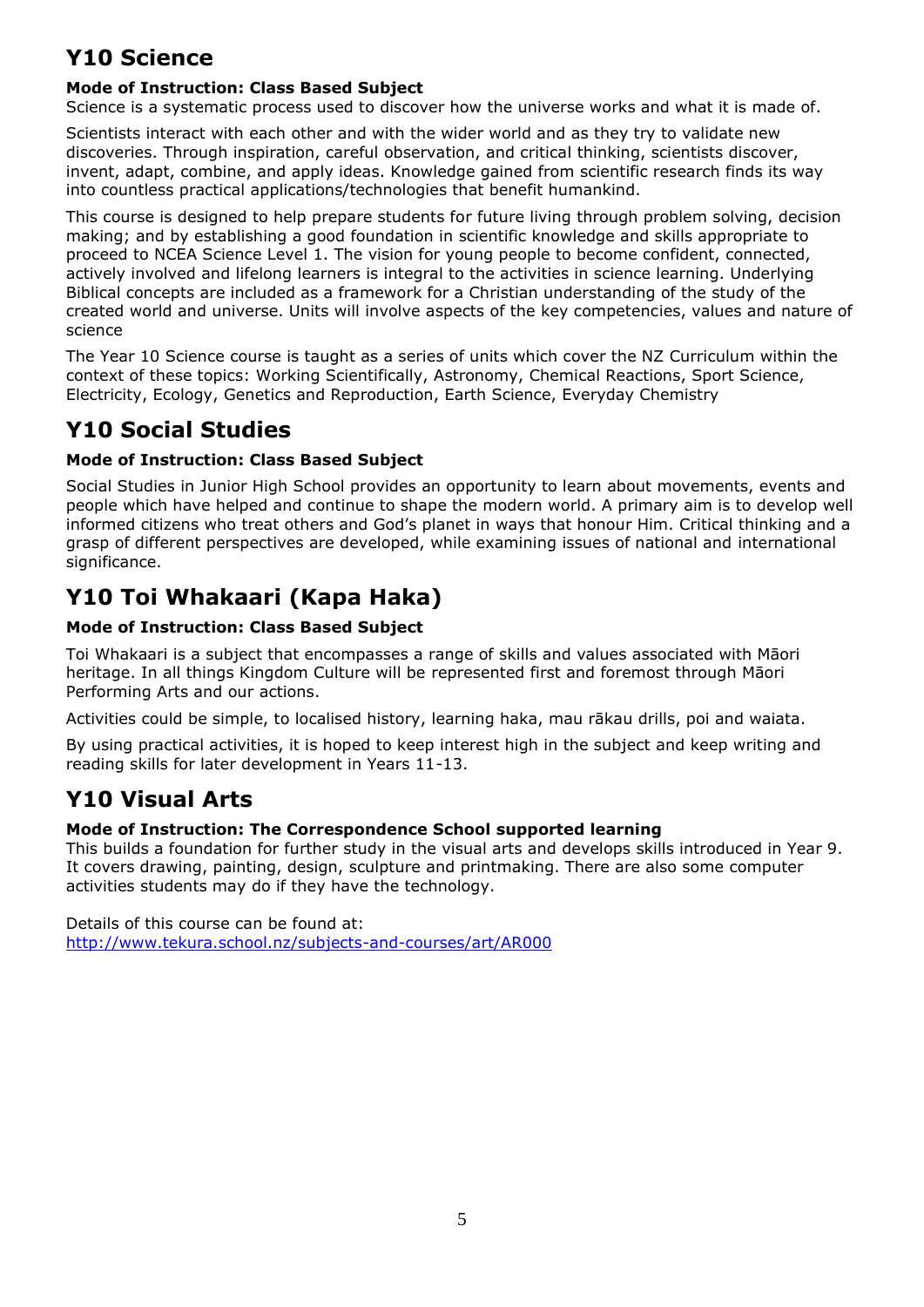# *Options*

There will be one option line offered at Year 10. Details of courses are given in the section below. All students will need to **select ONE option.** Then enter these on the return sheet for Options.

The options are as follows:

#### *Options Chinese Te Reo Visual Design Another Language through Te Kura*

# **Y10 Chinese**

#### **Mode of Instruction: Class Based Subject**

At this level, students will become involved in lively conversations in Chinese as they develop skills in speaking and listening, based on familiar topics, introduced in Year 9 and now expanded with a wider range of vocabulary in Year 10. Students will also gain deeper understanding and greater skills in reading and writing Chinese characters, preparing for NCEA next year. The course will continue to provide cultural information about the life and customs of Chinese people. We will also learn about the Christian heritage in China and God's plan for this nation.

This course prepares students for NCEA Level 1 Chinese, and for connecting with Chinese people. The focus continues to be on using the language to communicate, and on bridging the gap with other cultures.

# **Y10 Te Reo Māori**

#### **Mode of Instruction: Class Based Subject**

Te Reo Māori is a subject that encompasses a range of skills and values associated with Māori heritage. In all things Kingdom Culture, will be represented first and foremost in the content of this course.

This subject's main focus is to develop a standard of conversational Te Reo Māori that students can use in everyday situations. The students taking this course will be able examine kaupapa and Te Reo in a number of different media, and will strongly complement the Māori Performing Arts taught in the core subjects at Y10.

The aim is also to prepare students who want to continue with Te Reo Māori in Years 11-13.

# **Y10 Visual Design**

#### **Mode of Instruction: Class Based Subject**

The Year 10 Visual Design course is based on levels 4-5 of the New Zealand Curriculum Visual Arts strand.

In this class, akonga will learn the fundamentals of digital design in industry standard applications such as Adobe Photoshop. This will be combined with the basics of photography to begin to develop an insight into the versatility of these skills in the industry.

Akonga will explore digital art-making conventions, applying knowledge of elements and principles to design projects. This class will also explore the development of visual ideas in response to a range of motivations, observation, and imagination and be supported by the study of artists in the industry. Akonga will also explore and describe ways in which meanings can be communicated and interpreted in their own and others' work.

## **Y10 Other Subjects Through Te Kura**

#### **Mode of Instruction: The Correspondence School**

Other subjects may be taken through Te Kura by students who have proven ability to work on their own.

Not all subjects on the Te Kura website are deemed suitable for study at Renew School. Students should check with Mr Harris whether it is possible to do a subject that they are interested in. Parents and students should remember that a class-based subject has many advantages over studying a subject on your own.

For course information, go to: <http://www.tekura.school.nz/subjects-and-courses/>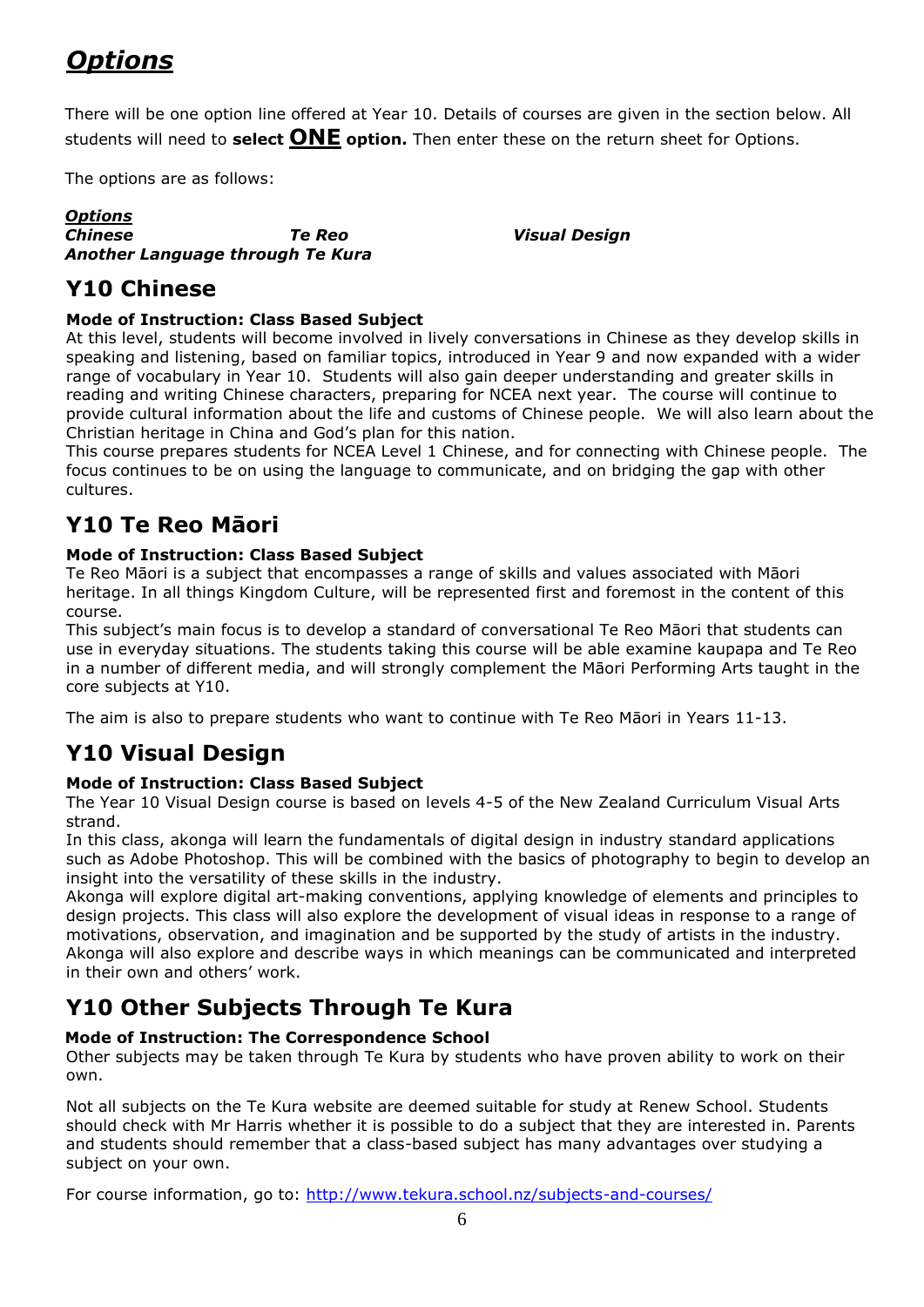| <b>Student Subject Pathways</b>   |                         |                         |                           |                              |                              |  |  |  |
|-----------------------------------|-------------------------|-------------------------|---------------------------|------------------------------|------------------------------|--|--|--|
| <b>Class-Based</b>                |                         |                         |                           |                              |                              |  |  |  |
| Subject                           | Year 9                  | Year 10                 | Year 11                   | Year 12                      | Year 13                      |  |  |  |
| <b>Biblical Studies</b>           | <b>Biblical Studies</b> | <b>Biblical Studies</b> | <b>Biblical Studies</b>   | <b>Biblical Studies</b>      | <b>Biblical Studies</b>      |  |  |  |
|                                   |                         |                         |                           | <b>Christian Studies</b>     | <b>Christian Studies</b>     |  |  |  |
| <b>The Arts</b>                   | <b>Visual Art</b>       | <b>Visual Art (TK)</b>  | <b>Visual Art (TK)</b>    | <b>Visual Art Paint (TK)</b> | <b>Visual Art Paint (TK)</b> |  |  |  |
| <b>NOTE:</b>                      | <b>Performance Arts</b> | <b>Performance Arts</b> | <b>Performance Arts</b>   | <b>Performance Arts</b>      |                              |  |  |  |
| Visual Art with (TK) will         | <b>Drama</b>            |                         | <b>Drama</b>              |                              |                              |  |  |  |
| have in-class support             |                         |                         |                           | <b>Visual Design</b>         | <b>Visual Design</b>         |  |  |  |
|                                   | <b>Music</b>            | <b>Music</b>            | L1 Music                  | L <sub>2</sub> Music         | L3 Music                     |  |  |  |
| <b>English</b>                    | <b>English</b>          | English                 | English                   | <b>English</b>               | English                      |  |  |  |
| <b>Health and PE</b>              | <b>Health and PE</b>    | <b>Health and PE</b>    | <b>Physical Education</b> | <b>Physical Education</b>    | <b>Physical Education</b>    |  |  |  |
| <b>Languages</b>                  | Te Reo                  | Te Reo (TK)             | Te Reo (TK)               | Te Reo (TK)                  | Te Reo (TK)                  |  |  |  |
| <b>NOTE:</b>                      | Chinese                 | Chinese                 | Chinese                   | Chinese                      | Chinese                      |  |  |  |
| Those Languages with (TK)         | French                  | French (TK)             | French (TK)               | French (TK)                  | French (TK)                  |  |  |  |
| will have in-class support        | German (TK)             | German (TK)             | German (TK)               | German (TK)                  | German (TK)                  |  |  |  |
|                                   | Spanish (TK)            | Spanish (TK)            | Spanish (TK)              | Spanish (TK)                 | Spanish (TK)                 |  |  |  |
|                                   | Japanese (TK)           | Japanese (TK)           | Japanese (TK)             | Japanese (TK)                | Japanese (TK)                |  |  |  |
| <b>Mathematics and Statistics</b> | <b>Mathematics</b>      | <b>Mathematics</b>      | <b>Mathematics</b>        | <b>Mathematics</b>           | <b>Mathematics</b>           |  |  |  |
| <b>Sciences</b>                   | Science                 | Science                 | Science                   | <b>Biology</b>               | <b>Biology</b>               |  |  |  |
|                                   |                         |                         |                           | Chemistry                    | Chemistry                    |  |  |  |
|                                   |                         |                         |                           | Physics                      | Physics                      |  |  |  |
| <b>Social Sciences</b>            | <b>Social Studies</b>   | <b>Social Studies</b>   | <b>History</b>            | History                      | History                      |  |  |  |
|                                   |                         |                         |                           | Sustainability               | Sustainability               |  |  |  |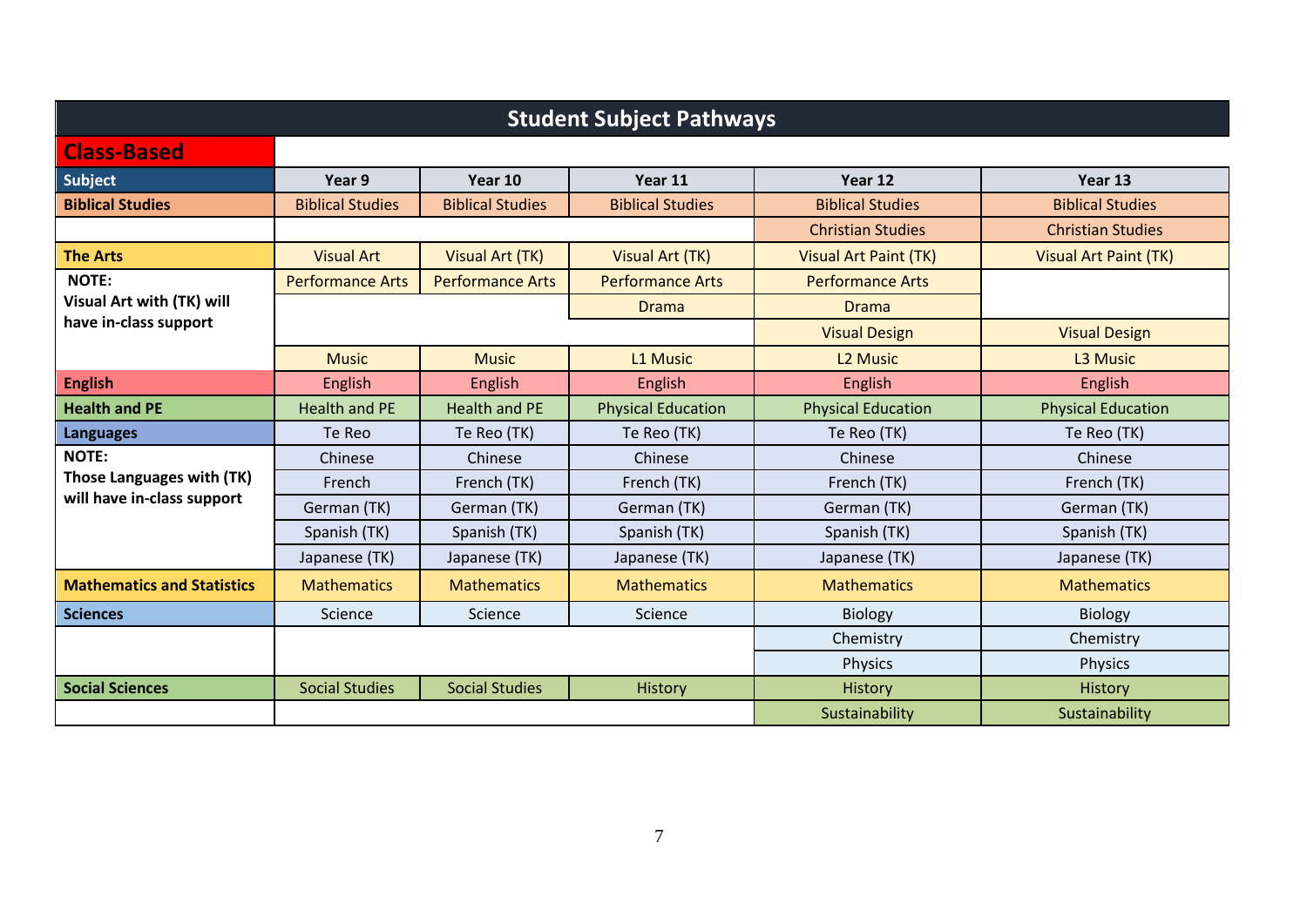| <b>Te Kura Courses</b>            |                           |                          |                                   |                                   |
|-----------------------------------|---------------------------|--------------------------|-----------------------------------|-----------------------------------|
| Subject                           | Year 10                   | Year 11                  | Year 12                           | Year 13                           |
|                                   | <b>Level 5 Curriculum</b> | Level 1                  | Level 2                           | Level 3                           |
| <b>Business Studies</b>           |                           | <b>Business Studies</b>  | <b>Business Studies</b>           |                                   |
| <b>Commerce Studies</b>           |                           | <b>Commerce Studies</b>  | <b>Commerce Studies</b>           |                                   |
| <b>Digital Technology</b>         | Digital Technology        | Digital Technology       | Digital Technology                | Digital Technology                |
| <b>Economics</b>                  |                           | Economics                | Economics                         | Economics                         |
| <b>Media Studies</b>              |                           | <b>Media Studies</b>     | <b>Media Studies</b>              | Media Studies                     |
| <b>Primary Production</b>         | Primary<br>Production     | Agriculture/Horticulture | Agriculture/Horticulture          | Agriculture/Horticulture          |
| <b>Star/Gateway</b>               |                           |                          | <b>Level 2</b>                    | Level 3                           |
| <b>Art Academy</b>                |                           |                          | Art Academy                       | Art Academy                       |
| <b>Automotive</b>                 |                           |                          | Automotive                        | Automotive                        |
| <b>Construction</b>               |                           |                          | Construction                      | Construction                      |
| <b>Computing</b>                  |                           |                          | <b>Computer Studies</b>           | <b>Computer Studies</b>           |
| Cookery                           |                           |                          | Cookery Academy                   | Cookery Academy                   |
| <b>Customer Services</b>          |                           |                          | <b>Customer Services</b>          | <b>Advanced Customer Services</b> |
| <b>Digital Art and Design</b>     |                           |                          |                                   | Digital Art and Design            |
| <b>Early Childhood</b>            |                           |                          | ECE                               | <b>ECE</b>                        |
| <b>Employment Skills</b>          |                           |                          | <b>Employment Skills</b>          |                                   |
| Equine                            |                           |                          | Equine                            | Equine                            |
| <b>Graphic Fashion and Design</b> |                           |                          | <b>Graphic Fashion and Design</b> | <b>Graphic Fashion and Design</b> |
| <b>Hair and Beauty</b>            |                           |                          | Hair and Beauty                   | Hair and Beauty                   |
| <b>Health</b>                     |                           |                          | <b>Health Academy</b>             | Health Academy                    |
| <b>Hospitality</b>                |                           |                          | Hospitality                       | Hospitality                       |
| <b>Life Skills</b>                |                           |                          | Life Skills                       |                                   |
| <b>Retail Services</b>            |                           |                          | Retail                            | Retail                            |
| <b>Workplace Skills</b>           |                           |                          | Workplace Skills                  | Workplace Skills                  |